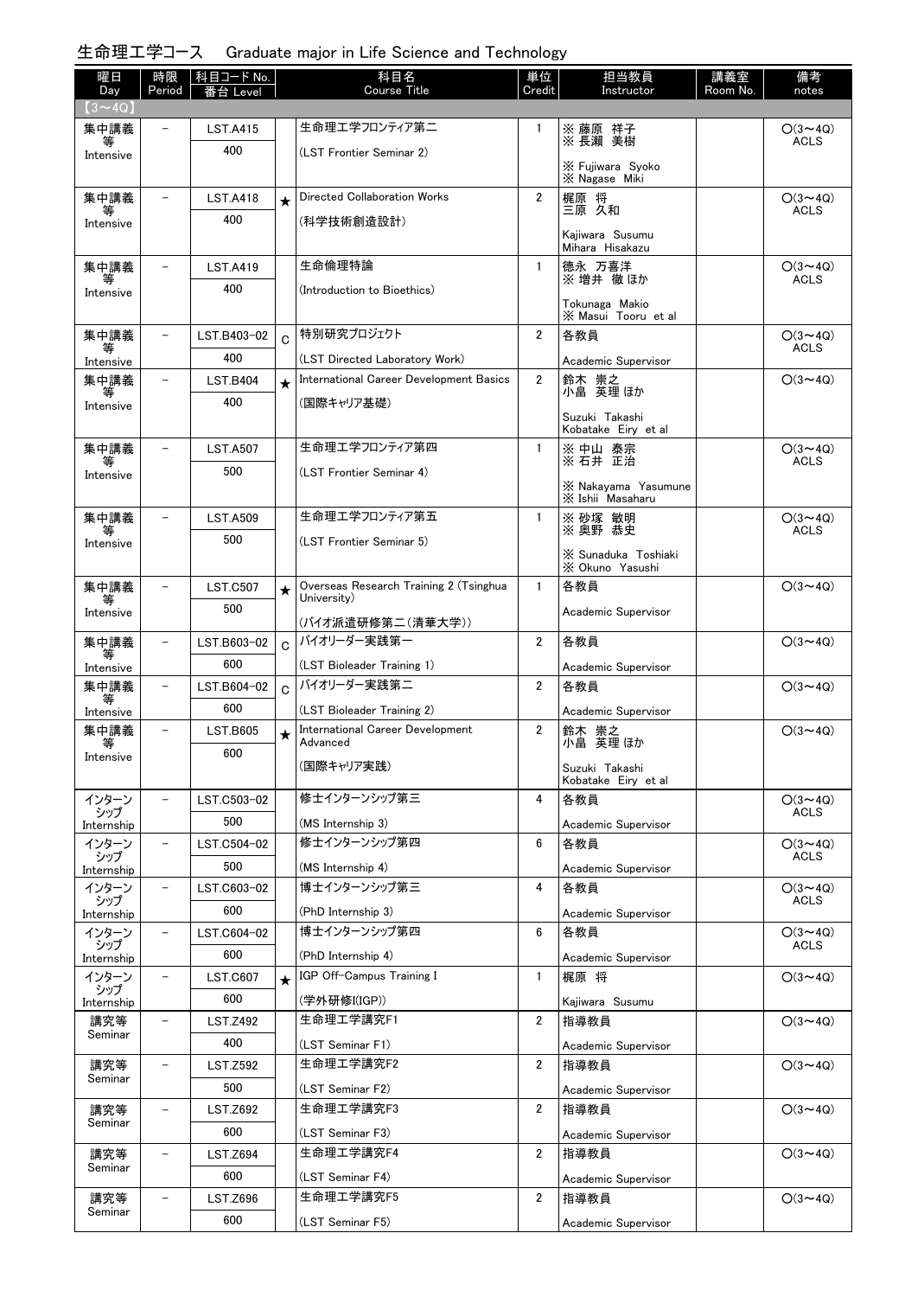## 生命理工学コース Graduate major in Life Science and Technology

| 曜日<br>Day                  | 時限<br>Period             | │科目コード No.<br>番台 Level |            | 科目名<br><b>Course Title</b>                    | 単位<br>Credit          | 担当教員<br>Instructor                         | 講義室<br>Room No.              | 備考<br>notes                                                            |
|----------------------------|--------------------------|------------------------|------------|-----------------------------------------------|-----------------------|--------------------------------------------|------------------------------|------------------------------------------------------------------------|
| (3Q)                       |                          |                        |            |                                               |                       |                                            |                              |                                                                        |
| 月<br>Mon                   | $1 - 2$                  | <b>LST.A408</b>        | $\star$    | <b>Computational Biology</b>                  | $\overline{2}$        | 櫻井 実<br>伊藤 武彦 ほか                           | J221, W831                   | $\bullet$ (Mon•Thu)<br>遠隔講義                                            |
|                            |                          | 400                    |            | (生物計算科学)                                      |                       |                                            |                              |                                                                        |
|                            |                          |                        |            |                                               |                       | Sakurai Minoru<br>Itoh Takehiko et al      |                              |                                                                        |
| 火                          | $1 - 2$                  | <b>LST.A407</b>        | $\star$    | Science of Metabolism                         | $\overline{2}$        | 平沢 敬                                       | J221,W831                    | $\bigcirc$ (Tue · Fri)                                                 |
| Tue                        |                          | 400                    |            | (生物代謝科学)                                      |                       | 白木 伸明 ほか                                   |                              | 遠隔講義                                                                   |
|                            |                          |                        |            |                                               |                       | Hirasawa Takashi<br>Shiraki Nobuaki et al  |                              |                                                                        |
| 火                          | $3 - 4$                  | <b>LST.A406</b>        | $\star$    | Molecular Developmental Biology and           | $\overline{2}$        | 粂 昭苑                                       | J221, S223                   | $\bullet$ (Tue•Fri)                                                    |
| Tue                        |                          | 400                    |            | Evolution                                     |                       | 川上 厚志 ほか                                   |                              | 遠隔講義                                                                   |
|                            |                          |                        |            | (分子発生・進化学)                                    |                       | Kume Shoen<br>Kawakami Atsushi et al       |                              |                                                                        |
| 木<br>Thu                   | $1 - 2$                  | <b>LST.A408</b>        | $\star$    | <b>Computational Biology</b>                  | $\overline{2}$        | 櫻井 実<br>伊藤 武彦 ほか                           | J221,W831                    | $\bullet$ (Mon Thu)<br>遠隔講義                                            |
|                            |                          | 400                    |            | (生物計算科学)                                      |                       |                                            |                              |                                                                        |
|                            |                          |                        |            |                                               |                       | Sakurai Minoru<br>Itoh Takehiko et al      |                              |                                                                        |
| 金                          | $1 - 2$                  | <b>LST.A407</b>        | $\star$    | Science of Metabolism                         | $\overline{2}$        | 平沢 敬                                       | J221, W831                   | $\bullet$ (Tue · Fri)                                                  |
| Fri                        |                          | 400                    |            | (生物代謝科学)                                      |                       | 白木 伸明 ほか                                   |                              | 遠隔講義                                                                   |
|                            |                          |                        |            |                                               |                       | Hirasawa Takashi<br>Shiraki Nobuaki et al  |                              |                                                                        |
| 金                          | $3 - 4$                  | <b>LST.A406</b>        | $\star$    | Molecular Developmental Biology and           | $\mathbf{2}^{\prime}$ | 粂 昭苑<br>川上 厚志ほか                            | J221.S223                    | $\bigcirc$ (Tue · Fri)                                                 |
| Fri                        |                          | 400                    |            | Evolution                                     |                       |                                            |                              | 遠隔講義                                                                   |
|                            |                          |                        |            | (分子発生・進化学)                                    |                       | Kume Shoen<br>Kawakami Atsushi et al       |                              |                                                                        |
| インターン                      |                          | LST.C501-03            |            | 修士インターンシップ第一                                  | $\mathbf{1}$          | 各教員                                        |                              | <b>ACLS</b>                                                            |
| シップ                        |                          | 500                    |            | (MS Internship 1)                             |                       | Academic Supervisor                        |                              |                                                                        |
| Internship<br>インターン        | $\overline{\phantom{a}}$ | LST.C502-03            |            | 修士インターンシップ第二                                  | $\overline{2}$        | 各教員                                        |                              | <b>ACLS</b>                                                            |
| シップ                        |                          | 500                    |            | (MS Internship 2)                             |                       | Academic Supervisor                        |                              |                                                                        |
| Internship<br>インターン        | $\overline{\phantom{a}}$ | LST.C601-03            |            | 博士インターンシップ第一                                  | $\mathbf{1}$          | 各教員                                        |                              |                                                                        |
| シップ                        |                          | 600                    |            | (PhD Internship 1)                            |                       | Academic Supervisor                        |                              |                                                                        |
| Internship<br>インターン        | $\overline{a}$           | LST.C602-03            |            | 博士インターンシップ第二                                  | 2                     | 各教員                                        |                              |                                                                        |
| シップ                        |                          | 600                    |            | (PhD Internship 2)                            |                       | Academic Supervisor                        |                              |                                                                        |
| Internship<br>$(4{\rm Q})$ |                          |                        |            |                                               |                       |                                            |                              |                                                                        |
| 月                          | $1 - 2$                  | <b>LST.A410</b>        | $\bigstar$ | Advanced Neuroscience                         | $\overline{2}$        | 一瀬 宏<br>鈴木 崇之ほか                            | B <sub>221</sub> , W831      | $\bullet$ (Mon Thu)                                                    |
| Mon                        |                          | 400                    |            | (神経科学)                                        |                       |                                            | すずかけ台のみ<br>変更                | 遠隔講義<br>ACLS                                                           |
|                            |                          |                        |            |                                               |                       | Ichinose Hiroshi<br>Suzuki Takashi et al   | (change only<br>Suzukakedai) | $1/29 \sim 12/24 \rightarrow B223$<br>$1/7 \sim 1/31 \rightarrow$ J221 |
| 火                          | $3 - 4$                  | <b>LST.A409</b>        | $\star$    | Physical Biology of the Cell                  | $\overline{2}$        | 林 宣宏                                       | J234, S223                   | $\bigcirc$ (Tue · Fri)                                                 |
| Tue                        |                          | 400                    |            | (細胞物理生物学)                                     |                       | 村上 聡 ほか                                    |                              | 遠隔講義                                                                   |
|                            |                          |                        |            |                                               |                       | Hayashi Nobuhiro<br>Murakami Satoshi et al |                              |                                                                        |
| 木                          | $1 - 2$                  | <b>LST.A410</b>        | $\star$    | Advanced Neuroscience                         | $\overline{2}$        |                                            | <b>B221,W831</b>             | $(Mon$ Thu)                                                            |
| Thu                        |                          | 400                    |            | (神経科学)                                        |                       | 一瀬 宏<br>鈴木 崇之ほか                            | すずかけ台のみ                      | 遠隔講義<br>ACLS                                                           |
|                            |                          |                        |            |                                               |                       | Ichinose Hiroshi                           | 変更<br>(change only           | $1/29 \sim 12/24 \rightarrow B223$<br>$1/7 \sim 1/31 \rightarrow$ J221 |
| 金                          | $3 - 4$                  | <b>LST.A409</b>        | $\star$    | Physical Biology of the Cell                  | $\overline{2}$        | Suzuki Takashi et al                       | Suzukakedai)<br>J234, S223   | $\bullet$ (Tue · Fri)                                                  |
| Fri                        |                          | 400                    |            | (細胞物理生物学)                                     |                       | 林 宣宏<br>村上 聡ほか                             |                              | 遠隔講義                                                                   |
|                            |                          |                        |            |                                               |                       | Hayashi Nobuhiro                           |                              |                                                                        |
| 集中講義                       |                          | LST.B401-02            |            | 修士論文研究計画論第一                                   | $\mathbf{1}$          | Murakami Satoshi et al<br>各教員              |                              |                                                                        |
|                            |                          | 400                    |            |                                               |                       |                                            |                              |                                                                        |
| Intensive<br>集中講義          | $\qquad \qquad -$        | LST.B402-02            |            | (MS Qualifying Presentation 1)<br>修士論文研究計画論第二 | $\mathbf{1}$          | Academic Supervisor<br>各教員                 |                              |                                                                        |
| 等                          |                          | 400                    |            |                                               |                       |                                            |                              |                                                                        |
| Intensive<br>集中講義          | $\qquad \qquad -$        | LST.B601-02            |            | (MS Qualifying Presentation 2)<br>博士論文研究計画論第一 | $\overline{2}$        | Academic Supervisor<br>各教員                 |                              |                                                                        |
| 等                          |                          | 600                    |            | (PhD Qualifying Presentation 1)               |                       |                                            |                              |                                                                        |
| Intensive<br>集中講義          | -                        | LST.B602-02            |            | 博士論文研究計画論第二                                   | $\overline{2}$        | Academic Supervisor<br>各教員                 |                              |                                                                        |
| 等                          |                          | 600                    |            | (PhD Qualifying Presentation 2)               |                       |                                            |                              |                                                                        |
| Intensive<br>インターン         | $\overline{\phantom{0}}$ | LST.C501-04            |            | 修士インターンシップ第一                                  | $\mathbf{1}$          | Academic Supervisor<br>各教員                 |                              | <b>ACLS</b>                                                            |
| シップ                        |                          | 500                    |            | (MS Internship 1)                             |                       |                                            |                              |                                                                        |
| Internship                 |                          |                        |            |                                               |                       | Academic Supervisor                        |                              |                                                                        |